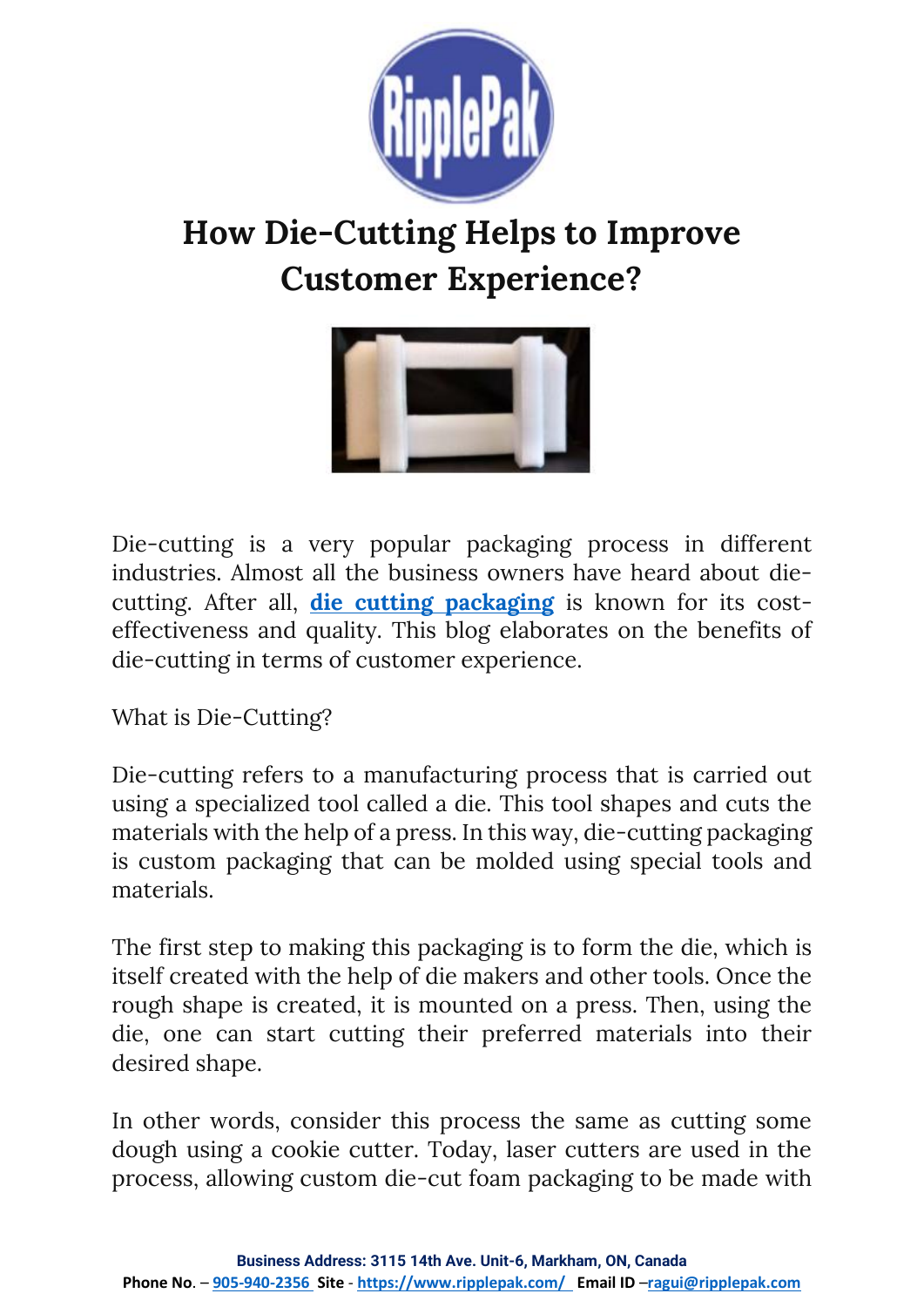

greater precision and accuracy. Digitized drawings of dies are created then transferred to a die board made using wood. Die cuts can be used for packaging and standees, cards, point of purchase displays, boxes, labels, and stickers.

## **Benefits of Die-Cutting Packaging**

## • **They are inexpensive**

One benefit of die-cut foam packaging supplies is that they are quite inexpensive when compared with the other custom packaging in the market. Die-cuts can be used for various projects, and hence, they truly provide value for the investment.

### • **Attracts customers**

Die-cutting also allows businesses to customize their packaging in any way they want. Interesting shapes and designs attract customers, especially if they are shopping in a mall or shop and looking for products on the shelf. Promotional materials made using die-cutting can also make the customers stop in their way and see what the company has to offer.

## • **The packaging looks professional**

Another benefit of this packaging is that it looks more professional due to fine lines and a standardized design. And when the business makes efforts for its packaging, customers are impressed by the company and trust the brand. Accordingly, good packaging also helps build brand loyalty and offers a great customer experience.